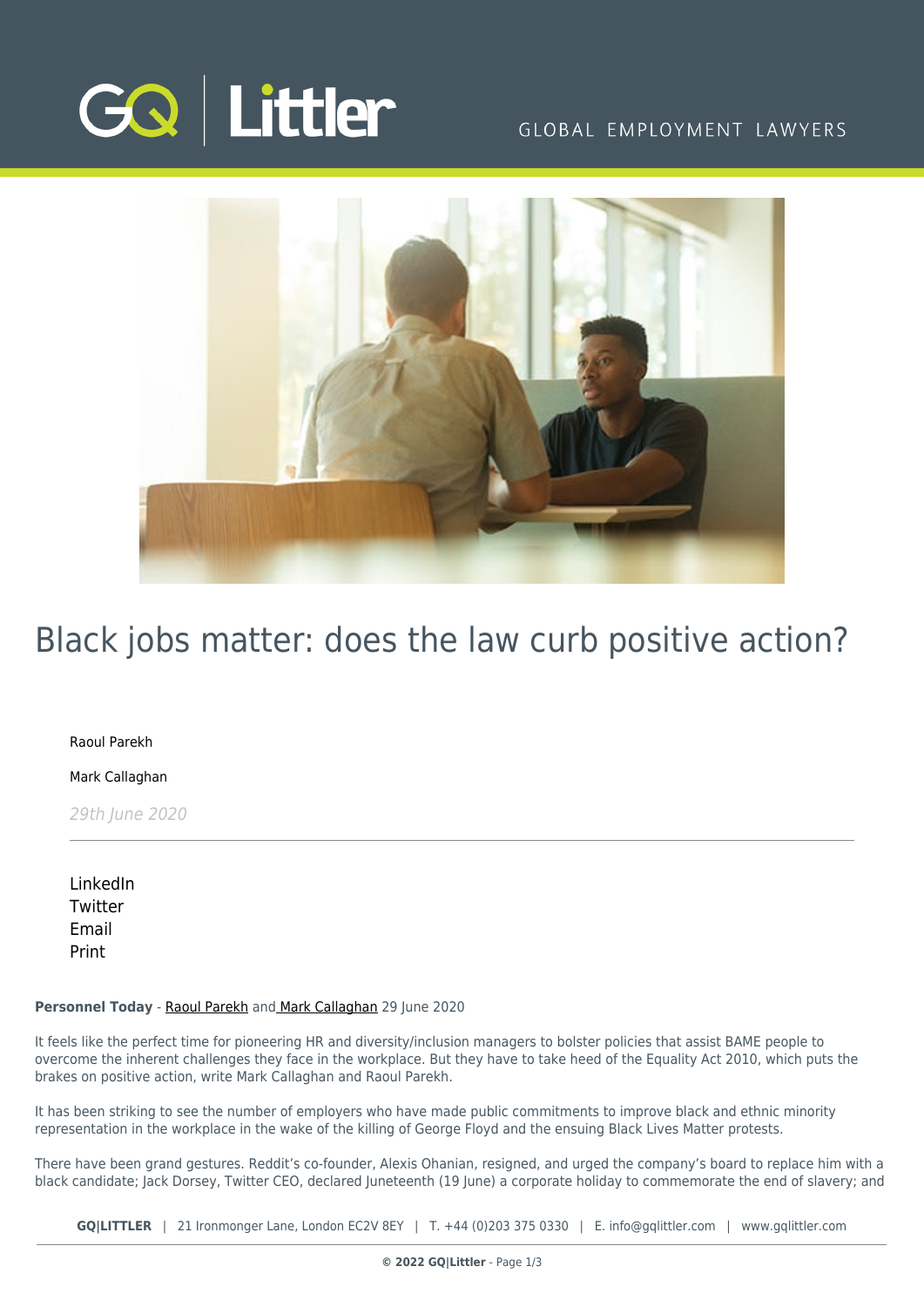Jamie Dimon, chief executive of JPMorgan Chase, took a knee with bank branch staff.

However, it is also notable that even employers in traditionally apolitical industries have been making renewed commitments to improve BAME representation – for example, the allyship demonstrated by tea brands PG Tips and Yorkshire Tea on Twitter.

With the spotlight currently on employers, now feels like a perfect moment for pioneering HR and D&I managers to implement meaningful policies that assist BAME people to overcome the inherent challenges they face in the workplace, and empower non-BAME staff to contribute as well.

The question is: how should they go about doing so, when the default position under the Equality Act 2010 is that positive race discrimination (even where an employer's motivations are good) is prohibited?

Ohanian's proposed hiring policy for Reddit is well-intentioned, but it would fall foul of the UK's discrimination laws, if a competing white candidate were to apply and be overlooked on account of his or her colour.

Race discrimination claims from white employees are uncommon but are certainly not unheard of: last year the Cheshire Police were found to have discriminated against a white applicant who excelled during the recruitment process but was not accepted onto the force.

Where two candidates for a role are equally qualified for a role, employers are allowed to use positive discrimination as a "tiebreaker". In the Cheshire Police case, the employer's policy was to treat all candidates who passed the various recruitment stages (whether they passed with flying colours, or just scraped by) as being equally qualified for the job. They then prioritised BAME candidates. The white applicant's complaint concerned this practice, because he felt he had been an especially high performer. The decision effectively confirmed that the force was wrong to treat the candidates as equally qualified in the circumstances.

The most obvious answers lie in the provisions set out in section 158 of the Equality Act, which permit positive action (not discrimination) where: the employer reasonably thinks that persons sharing a protected characteristic suffer a disadvantage, or have different needs from other persons, or have disproportionately low levels of participation in an activity, and; the employer takes proportionate steps to remedy that disadvantage, or to provide for those needs, or to boost participation.

The key here is that the action must be "proportionate". A blanket policy of hiring black candidates by default would not be proportionate, whereas a policy of fast-tracking black candidates to a first round interview, or guaranteeing at least one BAME candidate is interviewed for every new role (akin to the National Football League's Rooney Rule in the US, which requires teams to interview minority candidates for certain coaching and senior jobs) might well meet the threshold.

Mr Ohanian's proposed hiring policy for Reddit is well-intentioned, but it would fall foul of the UK's discrimination laws, if a competing white candidate were to apply and be overlooked on account of his or her colour. How radical can you be while remaining proportionate? There are dozens of examples in the EHRC Employment Statutory Code of Practice, but it's possible that what would be proportionate right now, in the current political climate, may well go beyond these examples. Employers should think outside the box, and should take comfort in the fact that the positive action provisions are widely defined, and rarely challenged in the tribunals (even if the corollary of that is that their precise legal reach is not fully defined).

The process of showing that a particular group suffers a disadvantage does not necessarily involve the use of sophisticated statistical data or research – the employer must just reasonably think that one of the statutory conditions applies and should be able to point to some evidence (for example, an assessment of the workforce, qualitative data arising out of discussions with the workforce or a union, or national statistics about the employer's sector).

At the moment, with the wealth of information available online about the difficulties BAME candidates face in the workplace, there will a backdrop of compelling evidence for many employers to establish that a disadvantage (or different needs, or low participation) subsists for certain sections of the workforce. If employers conduct a form of D&I survey or collects data to measure their ethnicity pay gap (a step that is not currently required by law, but may be soon) then these sources of data may also provide ample justification for the implementation of positive action policies.

It is also arguable that positive action in respect of a person ("A") will also be justified not only where A overcomes a disadvantage as result of the action, but also where the action leads to a benefit for a wider group of people (who need not be employees) sharing A's protected characteristic. For example, if a magazine or newspaper can show that its BAME readership suffers a disadvantage on account of a lack of journalistic diversity, then the benefit to those readers of hiring more BAME writers could be used as a justification

**GQ|LITTLER** | 21 Ironmonger Lane, London EC2V 8EY | T. [+44 \(0\)203 375 0330](https://www.bg-pdf.co.uk/_GQ/tel:+442033750330) | E. [info@gqlittler.com](mailto:info@gqlittler.com) | [www.gqlittler.com](https://www.gqlittler.com)